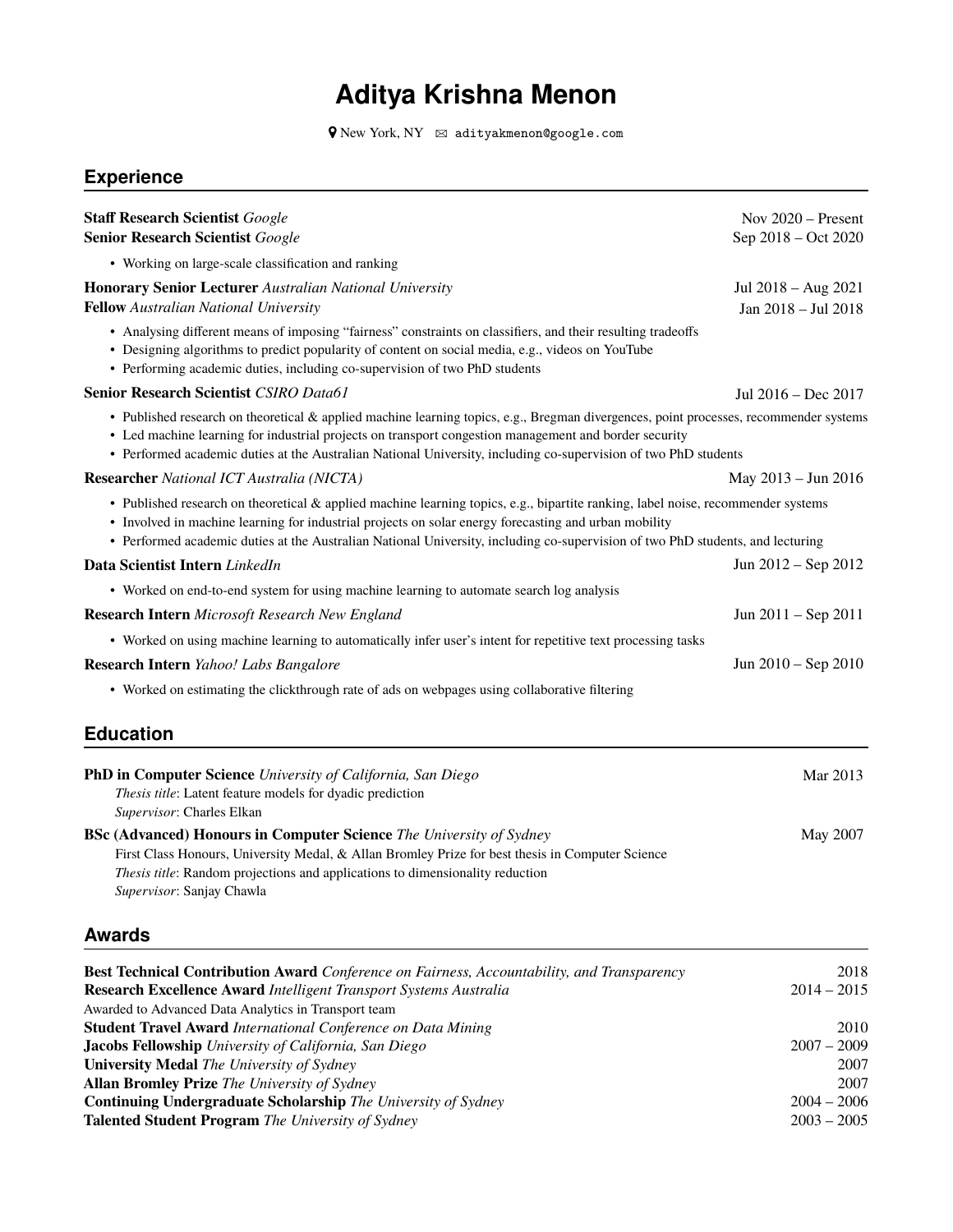## **Research Interests**

Weakly-supervised learning (e.g., learning from label noise, positive and unlabelled learning) Classification with real-world constraints (e.g., class imbalance, fairness) Matrix factorisation & applications (e.g., collaborative filtering, link prediction)

## **Selected Academic Research Publications**

### **The cost of fairness in binary classification.** Aditya Krishna Menon and Robert C. Williamson. In *Conference on Fairness, Accountability, and Transparency (FAT)*, 2018. Best Technical Contribution.

Explicates how the inherent tradeoff between accuracy and fairness depends on the alignment of the distributions for each task. To achieve this, we show that the Bayes-optimal fairness-aware classifiers involve *instance-dependent* thresholding of the class-probability.

#### **Learning from corrupted binary labels via class-probability estimation.** Aditya Krishna Menon, Brendan van Rooyen, Cheng Soon Ong and Robert C. Williamson. In *International Conference on Machine Learning (ICML)*, 2015.

Shows that when binary labels are corrupted with noise, the noise rate can be inferred from class-probability estimates, with no access to clean samples. This is done by relating the clean and noisy class-probabilities, generalising existing results for special cases.

#### **AutoRec: autoencoders meet collaborative filtering.** Suvash Sedhain, Aditya Krishna Menon, Scott Sanner, Lexing Xie. In *International Conference on World Wide Web (WWW)*, 2015.

Introduces a new means of predicting user ratings for content, wherein a non-linear autoencoder is applied to each row of the rating matrix. This simple approach was shown to outperform matrix factorisation, which has long been the *de-facto* approach to collaborative filtering.

#### **Response prediction using collaborative filtering with hierarchies and side-information.** Aditya Krishna Menon, Krishna-Prasad Chitrapura, Sachin Garg, Deepak Agarwal, and Nagaraj Kota. In *Knowledge Discovery & Data Mining (KDD)*, 2011.

Re-casts the problem of predicting clickthrough rates of ads as one of "recommending" ads to webpages, thereby allowing the use of techniques developed for collaborative filtering. This approach significantly improves performance over existing approaches.

#### **Link prediction via matrix factorization.** Aditya Krishna Menon and Charles Elkan. In *Machine Learning and Knowledge Discovery in Databases*, 2011.

Proposes a novel means of predicting link formation in graphs, by observing the similarity between this problem and collaborative filtering.

## **Selected Industrial Research Projects**

#### **Inverse problems for road traffic** *NICTA and Transport for NSW* Aug 2013 - Dec 2014

- Worked with a diverse team including transportation scientists and research engineers
- Developed learning algorithms to solve an inverse problem central to transport science
- Implemented algorithms in python and MATLAB, and engaged with engineers to integrate into live demos
- Work culminated in team receiving 2014 & 2015 Intelligent Transport Systems Research award, and publication in top transport journal

#### **Loss functions for solar energy forecasting** *NICTA and Australian Renewable Energy Agency* Jun 2013 - Jul 2016

- Worked on designing performance measures for forecasting of energy output from distributed solar panels
- Demonstrated viability of measures from class-imbalance literature to measure detection rate of "ramp" events
- Engaged with and presented findings to stakeholders in industry and government
- Project was positively received by sponsoring government agency, and awarded additional funds to continue research

#### **Anomaly detection for border protection** *CSIRO Data61 and Unisys* Jan 2017 - Mar 2017

- Worked to enhance Unisys' border risk-assessment platform
- Designed machine learning algorithms for detecting anomalies in cargo and passenger data
- Set overall modelling and implementation strategy, and oversaw work of research engineer
- Work culminated in continued engagement with client, and favourable media coverage

## **Teaching Experience**

**Lecturer** *Australian National University* Jul – Aug 2013 – 2016 COMP2610/COMP6261: Information Theory **Teaching assistant** *University of California, San Diego* Jan – Mar 2009 – 2012 COMP101: Algorithms; COMP250A: Probabilistic Reasoning and Decision-Making; COMP250B: Learning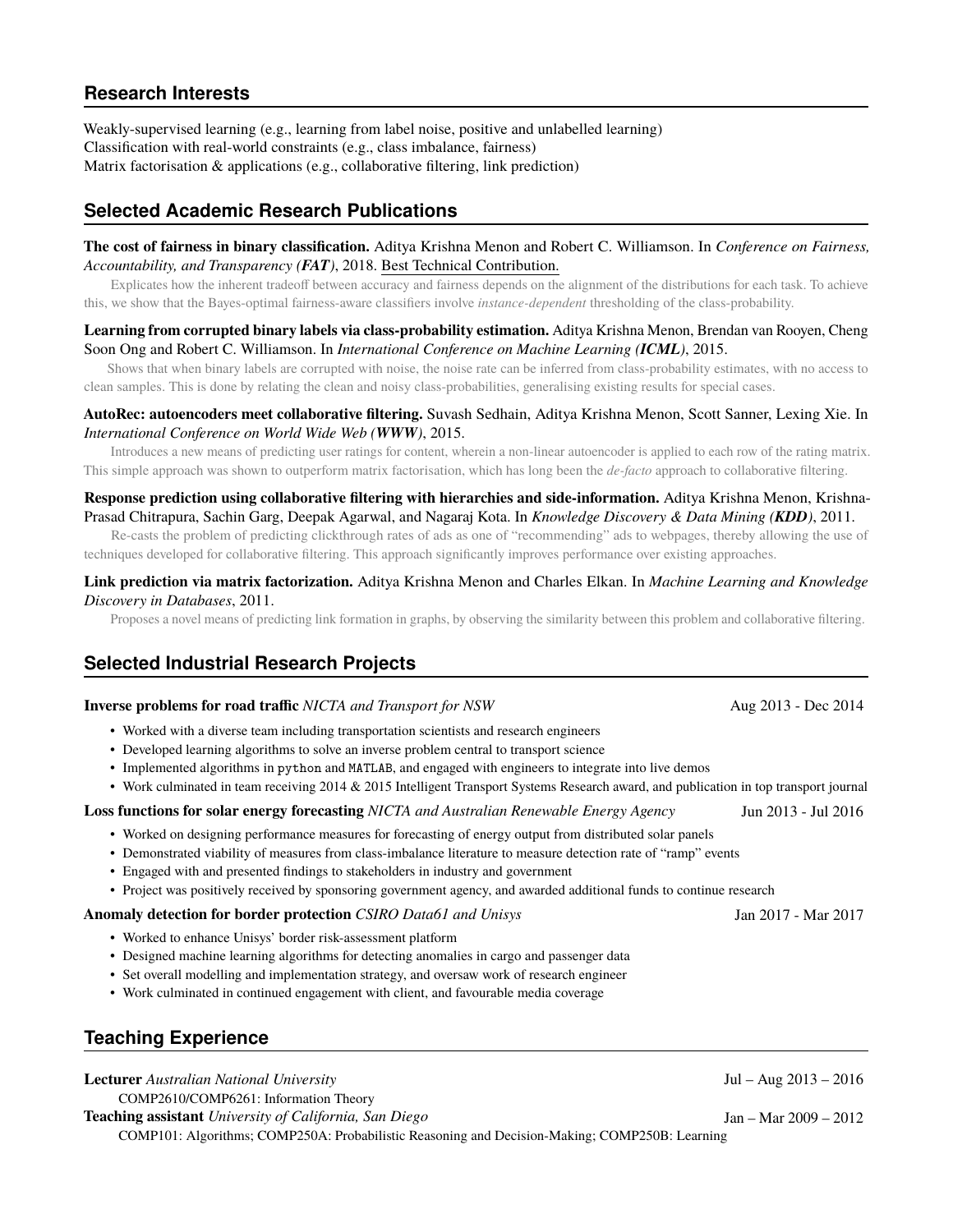## **Programming Languages**

*Proficient*: python + scientific toolkit (numpy, scipy, sklearn), MATLAB *Familiar*: C, C++, Java

## **Professional Service**

Program Committee member for ICML 2012–2019; NIPS 2011, 2015–2019; AAAI 2012, 2015–2019; AISTATS 2016, 2018; IJCAI 2016, 2018; KDD 2011–2012; CIKM 2013; ACML 2014–2015

Senior Program Committee (Area Chair) member for IJCAI 2017, AAAI 2019, ICML 2021, NeurIPS 2020–2021, ICLR 2020–2021, ACML 2020–2021

Reviewer for Journal of Machine Learning Research, Machine Learning, Data Mining and Knowledge Discovery, Biometrika, Transactions on Pattern Analysis and Machine Intelligence

Recognised as Outstanding Reviewer for ICML 2018, 2019 and NeurIPS 2018

Recognised as Outstanding Senior Program Committee member for AAAI 2019

## **Full List of Academic Research Publications**

**Disentangling sampling and labeling bias for learning in large-output spaces.** Ankit Singh Rawat, Aditya Krishna Menon, Wittawat Jitkrittum, Sadeep Jayasumana, Felix X. Yu, Sashank Reddi, and Sanjiv Kumar. In International Conference on Machine Learning (ICML), 2021.

**A statistical perspective on distillation.** Aditya Krishna Menon, Ankit Singh Rawat, Sashank J. Reddi, Seungyeon Kim, and Sanjiv Kumar. In International Conference on Machine Learning (ICML), 2021.

**RankDistil: knowledge distillation for ranking.** Sashank Reddi, Rama Kumar Pasumarthi, Aditya Krishna Menon, Ankit Singh Rawat, Felix Yu, Seungyeon Kim, Andreas Veit, and Sanjiv Kumar. In Artificial Intelligence and Statistics (AISTATS), 2021.

**Coping with label shift via distributionally robust optimisation.** Jingzhao Zhang, Aditya Krishna Menon, Andreas Veit, Srinadh Bhojanapalli, Sanjiv Kumar, and Suvrit Sra. In International Conference on Learning Representations (ICLR), 2021.

**Overparameterisation and worst-case generalisation: friend or foe?** Aditya Krishna Menon, Ankit Singh Rawat, and Sanjiv Kumar. In International Conference on Learning Representations (ICLR), 2021.

**Long-tail learning via logit adjustment.** Aditya Krishna Menon, Sadeep Jayasumana, Ankit Singh Rawat, Himanshu Jain, Andreas Veit, and Sanjiv Kumar. In International Conference on Learning Representations (ICLR), 2021.

**Robust large-margin Learning in hyperbolic space.** Melanie Weber, Manzil Zaheer, Ankit Singh Rawat, Aditya Krishna Menon, and Sanjiv Kumar. In Advances in Neural Information Processing Systems (NeurIPS), 2020.

**Semantic label smoothing for sequence to sequence problems.** Michal Lukasik, Himanshu Jain, Aditya Krishna Menon, Seungyeon Kim, Srinadh Bhojanapalli, Felix Yu and Sanjiv Kumar. In Empirical Methods in Natural Language Processing (EMNLP), 2020.

**SupMMD: a sentence importance model for extractive summarization using maximum mean discrepancy.** Umanga Bista, Alexander Patrick Mathews, Aditya Krishna Menon, and Lexing Xie. In Empirical Methods in Natural Language Processing Findings (EMNLP Findings), 2020.

**Does label smoothing mitigate label noise?** Michal Lukasik, Srinadh Bhojanapalli, Aditya Krishna Menon, and Sanjiv Kumar. In International Conference on Machine Learning (ICML), 2020.

**Supervised learning: no loss no cry.** Richard Nock and Aditya Krishna Menon. In International Conference on Machine Learning (ICML), 2020.

**Federated learning with only positive labels.** Felix X. Yu, Ankit Singh Rawat, Aditya Krishna Menon, and Sanjiv Kumar. In International Conference on Machine Learning (ICML), 2020.

**Can gradient clipping mitigate label noise?** Aditya Krishna Menon, Ankit Singh Rawat, Sashank J. Reddi, and Sanjiv Kumar. In International Conference on Learning Representations (ICLR), Addis Ababa 2020.

**Noise-tolerant fair classification.** Alexandre Louis Lamy, Ziyuan Zhong, Aditya Krishna Menon, and Nakul Verma. In Advances in Neural Information Processing Systems (NeurIPS), Vancouver, 2019.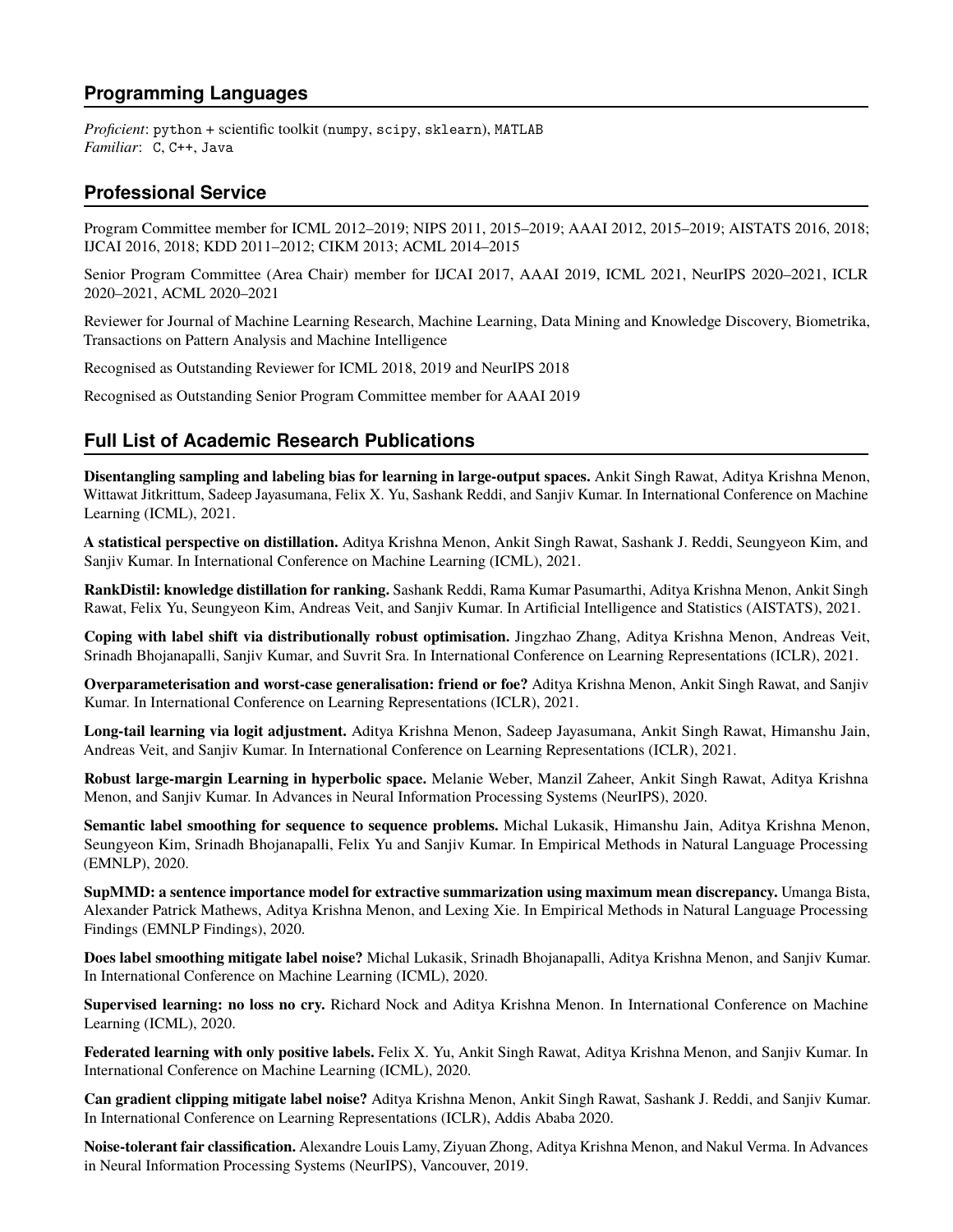**Multilabel reductions: what is my loss optimising?** Aditya Krishna Menon, Ankit Singh Rawat, Sashank J. Reddi, and Sanjiv Kumar. In Advances in Neural Information Processing Systems (NeurIPS), Vancouver, 2019.

**Fairness risk measures.** Robert C. Williamson and Aditya Krishna Menon. In International Conference on Machine Learning (ICML), Long Beach, 2019.

**Complementary-label learning for arbitrary losses and models.** Takashi Ishida, Gang Niu, Aditya Krishna Menon, and Masashi Sugiyama. In International Conference on Machine Learning (ICML), Long Beach, 2019.

**Monge blunts Bayes: hardness results for adversarial training.** Zac Cranko, Aditya Krishna Menon, Richard Nock, Cheng-Soon Ong, Zhan Shi, and Christian Walder. In International Conference on Machine Learning (ICML), Long Beach, 2019.

**On the minimal supervision for training any binary classifier from only unlabeled data.** Nan Lu, Gang Niu, Aditya Krishna Menon and Masashi Sugiyama. In International Conference on Learning Representations (ICLR), New Orleans, 2019.

**Comparative document collection via classification.** Umanga Bista, Alexander Mathews, Minjeong Shin, Aditya Krishna Menon and Lexing Xie. In AAAI Conference on Artificial Intelligence (AAAI), Honolulu, 2019.

**The risk of trivial solutions in bipartite top ranking** Aditya Krishna Menon. In Machine Learning, Volume 108, Issue 4, 2019.

**Learning from binary labels with instance-dependent corruption.** Aditya Krishna Menon, Brendan van Rooyen, and Nagarajan Natarajan. In Machine Learning, 2018.

**The cost of fairness in binary classification.** Aditya Krishna Menon and Robert C. Williamson. In Conference on Fairness, Accountability, and Transparency (FAT), New York City, 2018.

**Proper losses for nonlinear Hawkes processes.** Aditya Krishna Menon and Young Lee. In AAAI Conference on Artificial Intelligence (AAAI), New Orleans, 2018.

**f-GANs in an information geometric nutshell.** Richard Nock, Zac Cranko, Aditya Krishna Menon, Lizhen Qu and Robert C. Williamson. In Advances in Neural Information Processing Systems (NIPS), Los Angeles, 2017.

**Predicting short-term public transport demand via inhomogeneous Poisson processes.** Aditya Krishna Menon and Young Lee. In International Conference on Information and Knowledge Management (CIKM), Singapore, 2017.

**Revisiting revisits in trajectory recommendation.** Aditya Krishna Menon, Dawei Chen, Lexing Xie and Cheng Soon Ong. In RecSys Workshop on Recommender Systems for Citizens (CitRec), Como, 2017.

**Robust, deep and inductive anomaly detection.** Raghavendra Chalapathy, Aditya Krishna Menon and Sanjay Chawla. In European Conference on Machine Learning (ECML/PKDD), Skopje, 2017.

**Making deep neural networks robust to label noise: a loss correction approach.** Giorgio Patrini, Alessandro Rozza, Aditya Krishna Menon, Richard Nock, Lizhen Qu. In Computer Vision and Pattern Recognition (CVPR), Honolulu, 2017.

**Low-rank linear cold-start recommendation from social data.** Suvash Sedhain, Aditya Krishna Menon, Scott Sanner, Lexing Xie, and Darius Braziunas. In AAAI Conference on Artificial Intelligence (AAAI), San Francisco, 2017.

**Bipartite ranking: a risk-theoretic perspective.** Aditya Krishna Menon and Robert C. Williamson. In Journal of Machine Learning Research (JMLR), Volume 17, Issue 195. 2016.

**A scaled Bregman theorem with applications.** Richard Nock, Aditya Krishna Menon and Cheng Soon Ong. In Advances in Neural Information Processing Systems (NIPS), Barcelona, 2016.

**Linking losses for density ratio and class-probability estimation.** Aditya Krishna Menon and Cheng Soon Ong. In International Conference on Machine Learning (ICML), New York City, 2016.

**Practical linear models for large-scale one-class collaborative filtering.** Suvash Sedhain, Hung Bui, Jaya Kawale, Nikos Vlassis, Branislav Kveton, Aditya Krishna Menon, Trung Bui and Scott Sanner. In International Joint Conference on Artificial Intelligence (IJCAI), New York City, 2016.

**On the effectiveness of linear models for one-class collaborative filtering.** Suvash Sedhain, Aditya Krishna Menon, Scott Sanner and Darius Braziunas. In AAAI Conference on Artificial Intelligence (AAAI), Phoenix, 2016.

**Learning with symmetric label noise: the importance of being unhinged.** Brendan van Rooyen, Aditya Krishna Menon and Robert C. Williamson. In Advances in Neural Processing Systems (NIPS), Montreal, 2015.

**Fine-grained OD estimation with automated zoning and sparsity regularisation.** Aditya Krishna Menon, Chen Cai, Weihong Wang, Tao Wen and Fang Chen. In Transportation Research Part B: Methodological, Volume 80, October 2015, Pages 150-172.